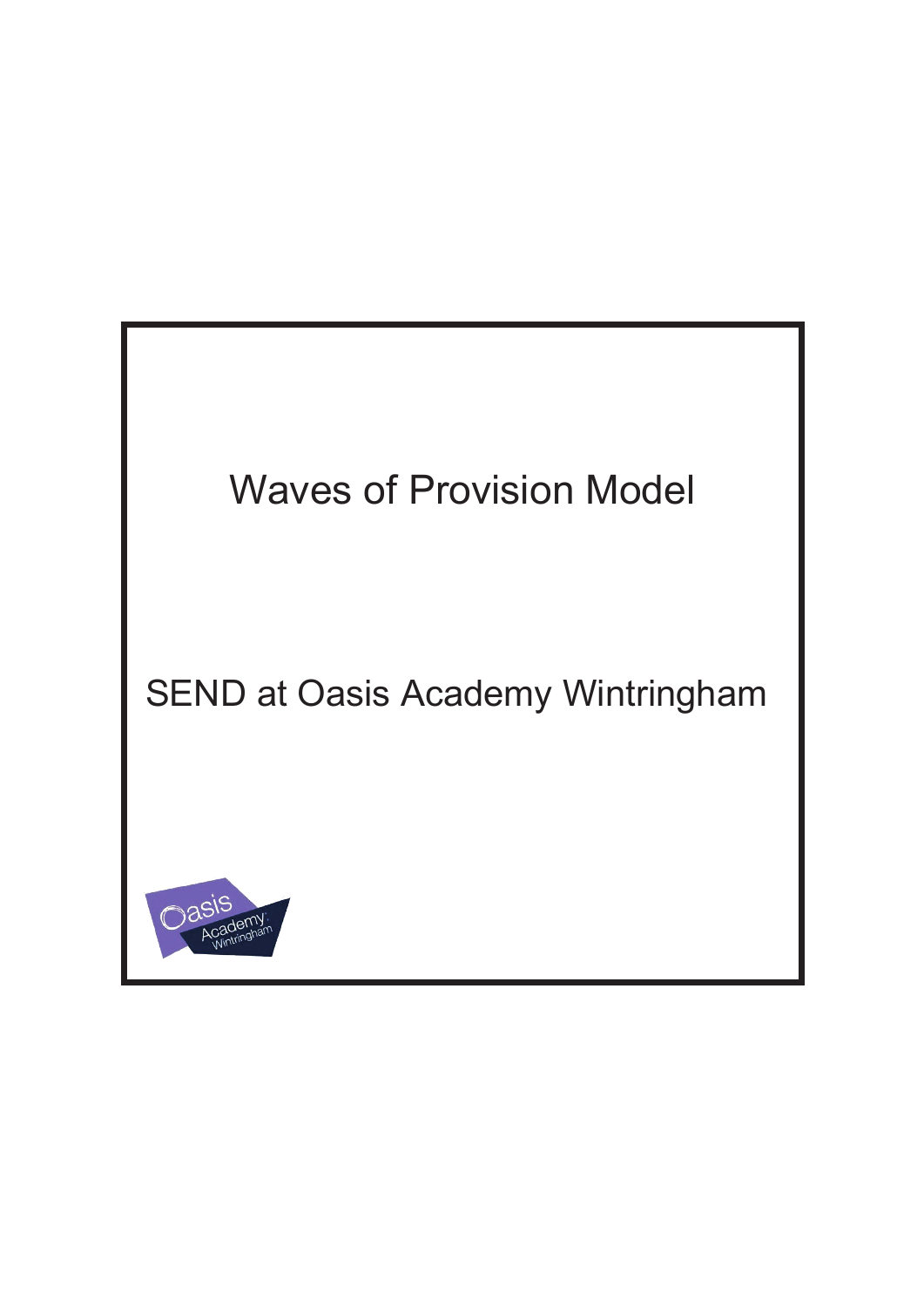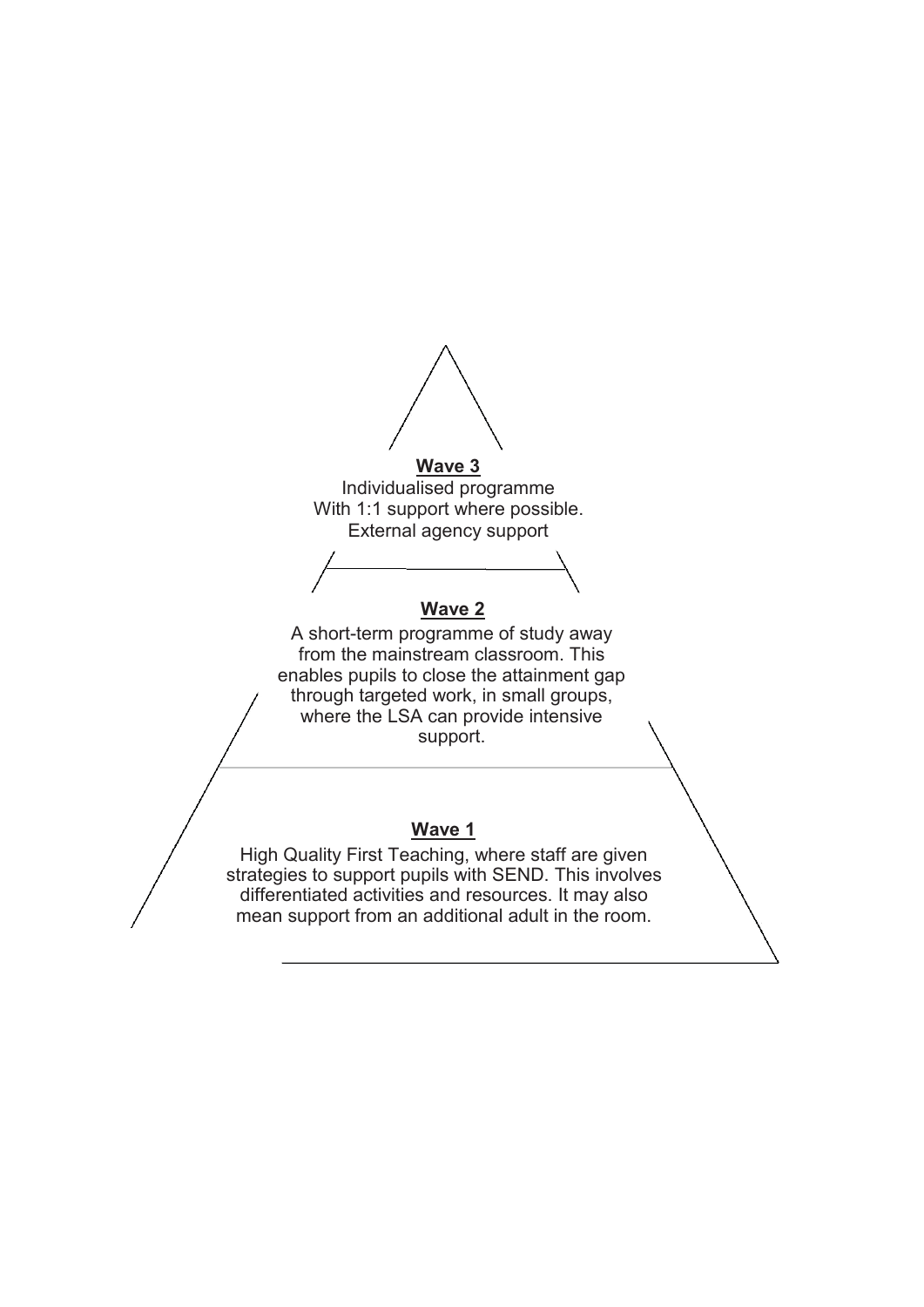### **Wave 1**

#### **Effective inclusion for all students through High Quality First Teaching.**

- Such teaching will, for example, be based on clear objectives that are shared with the students and returned to at the end of the lesson; carefully explain new vocabulary; use lively, interactive teaching styles and make maximum use of visual and kinaesthetic as well as auditory/verbal learning.
- Teachers will appropriately differentiate work based on individual needs.
- Use of suggested strategies that are available on SIMS for all staff to access.
- Regular training and INSET on teaching and learning including specific SEND training.

**Approaches like these are the best way to reduce, from the start, the number of students who need extra help with their learning or behaviour. The Quality First Teaching is supported by whole-school frameworks and policies and schemes of work are designed to ensure all students make good progress.**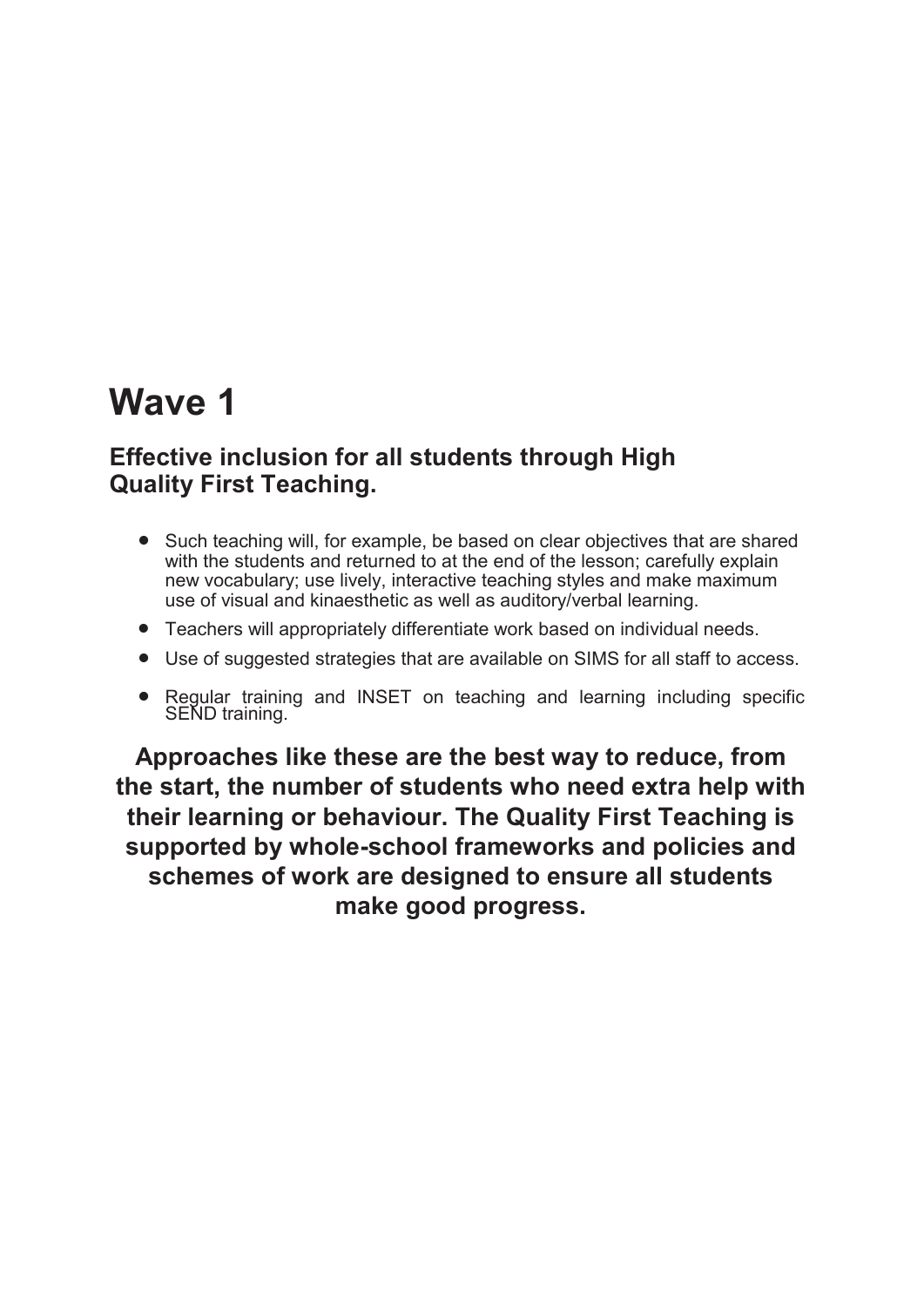# **Wave 2**

#### **Wave 2 involves targeted, small-group intervention for students who can be expected to catch up with their peers.**

Examples are:

- LSA support targeted in lessons
- Literacy programmes, and reading interventions
- Social and emotional aspects of learning (SEAL) materials.
- Chaplaincy Mentoring Programme
- 1:1 Counselling

**Wave 2 intervention is designed for students for whom a well-structured short-term programme, delivered by support staff, enables them to make progress. These interventions are appropriately targeted and time-limited. The aim is that a short, sharp intervention will put students back on track to meet or exceed expectations.**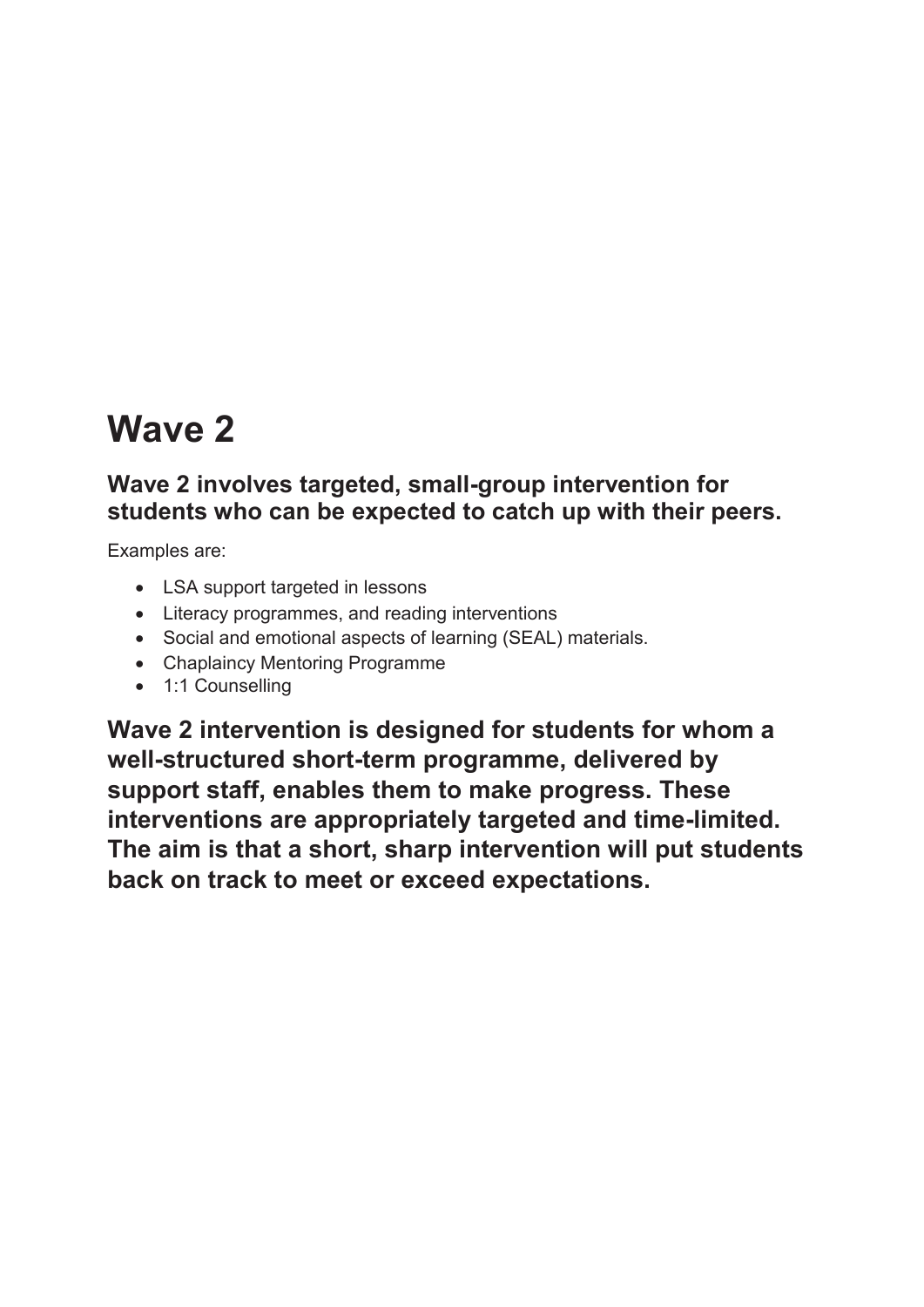### **Wave 3**

**Wave 3 is our highest level of support available within the mainstream school. It may need to be a more intensive programme, involving more individual support or specialist expertise.**

**Where it is working effectively, the waves model will have a funnelling effect, reducing through Quality First Teaching the numbers requiring Wave 2 intervention and through Wave 2 the numbers who need more intensive and individual help.**

**This means that we will be able to target their resources more effectively, at fewer students. Wave 3 support is aimed at maximising progress and minimising performance gaps.**

This involves:

- One to one or small group support via a specialist teacher, highly trained LSA or academic mentor towards the achievement of very specific targets.
- School identifies training needs of staff involved and ensures they can access appropriate training in and out of school.
- Specialist Advisory Service intervention.
- EP intervention.
- Application for EHCP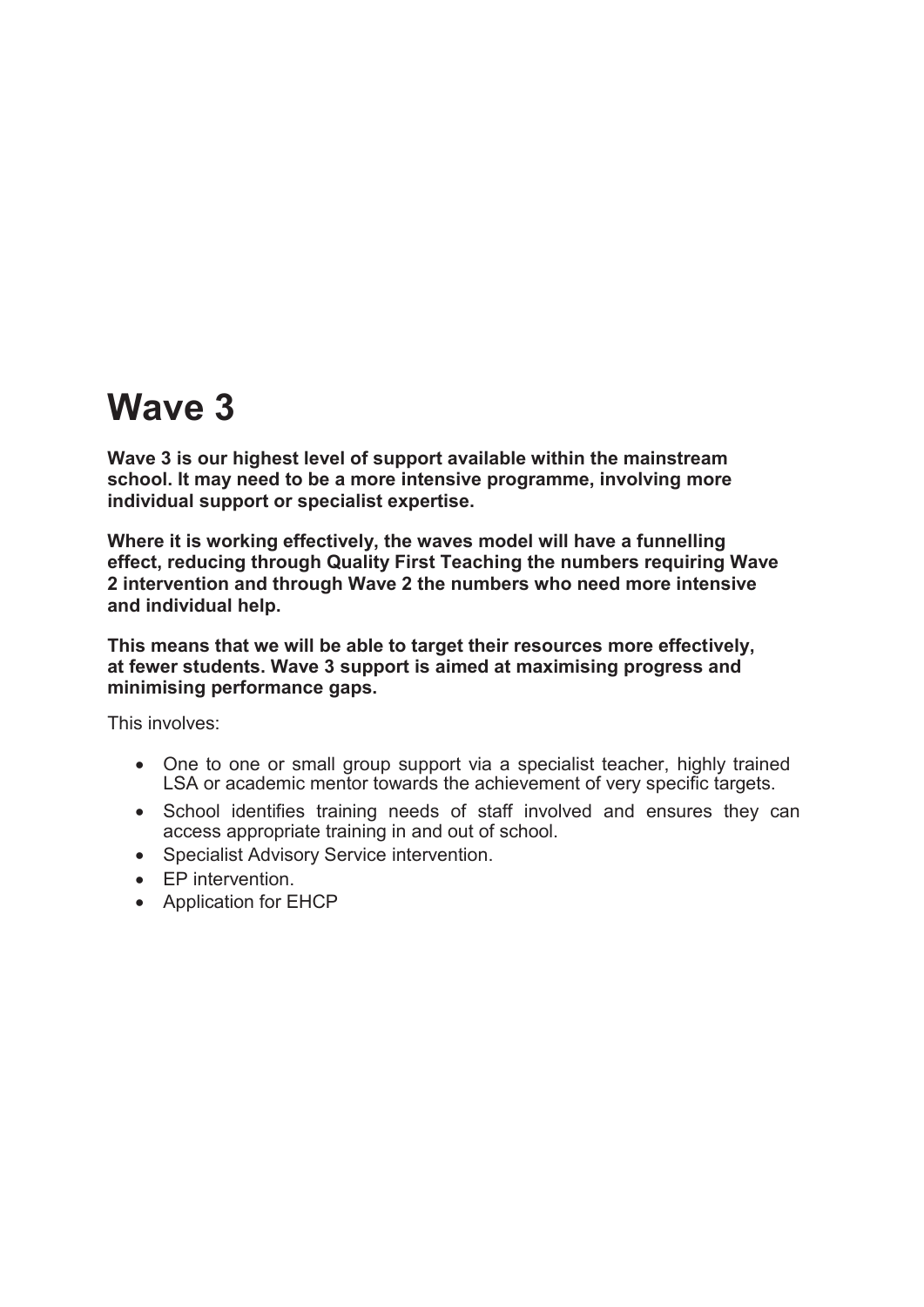# Area of need: Cognition and Learning

| Wave 1                                                                                                                                                                                                                                     | Wave 2                                                                                                                                                                                                                    | Wave 3                                                                                                                                                         |
|--------------------------------------------------------------------------------------------------------------------------------------------------------------------------------------------------------------------------------------------|---------------------------------------------------------------------------------------------------------------------------------------------------------------------------------------------------------------------------|----------------------------------------------------------------------------------------------------------------------------------------------------------------|
| • Differentiated<br><b>LSA</b><br>• Visual timetables<br>• Use of writing frames<br>• Access to ICT<br>• Modelling<br>• Access to homework<br>clubs<br>• Modified curriculum<br>pathways<br>• Revision classes<br>• Guided options choices | Literacy programmes<br>Booster lessons<br>In class support from<br><b>LSA</b><br>Individualised<br>timetable at KS4<br>Guided reading within<br>$\bullet$<br>lessons<br>Supplementary<br>$\bullet$<br>coursework sessions | • Small group or 1:1<br>Exam concessions at<br>KS4<br>• Advice from EP or<br><b>Specialist Advisory</b><br>Service<br><b>Application for EHCP</b><br>$\bullet$ |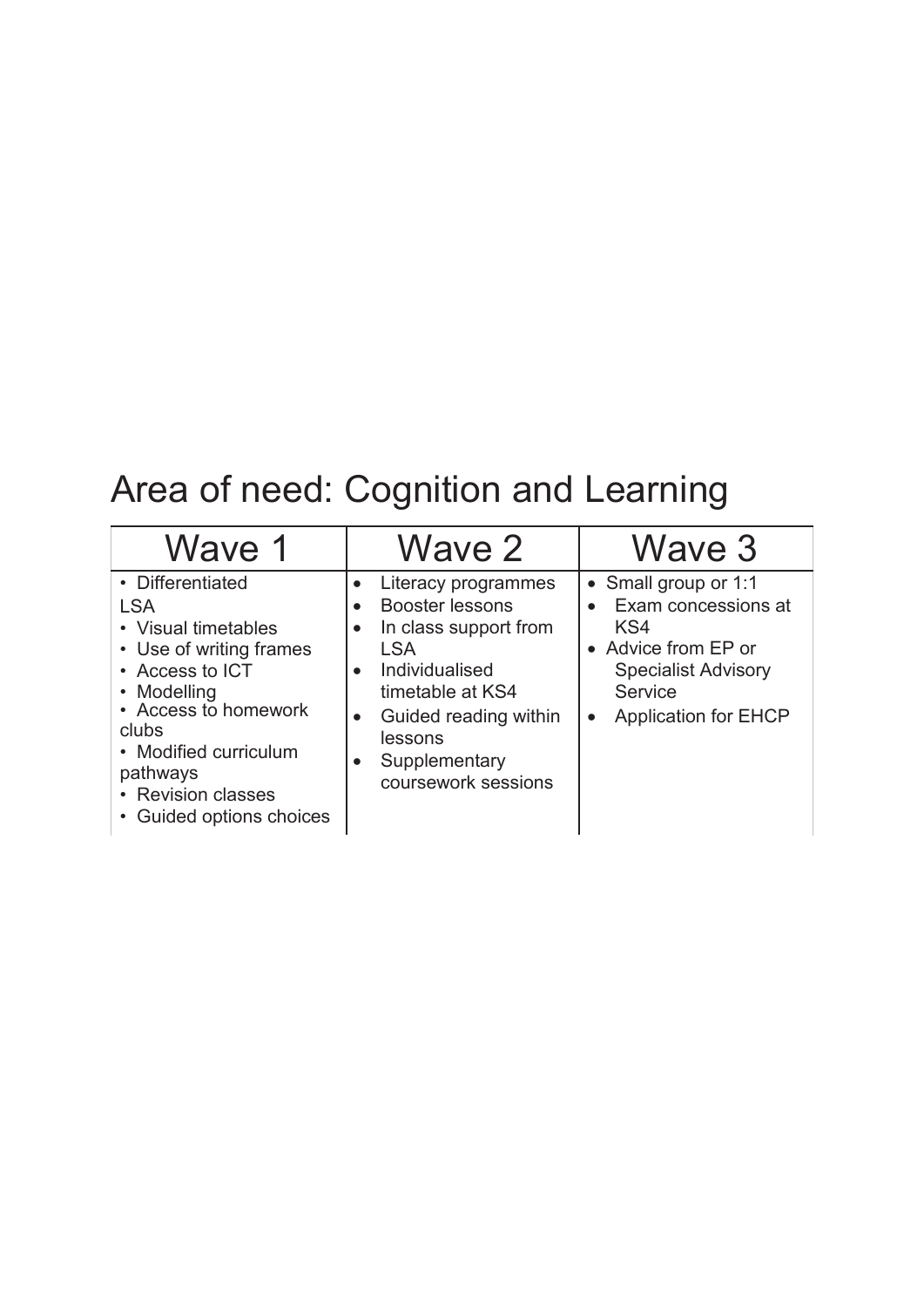## Area of need: Communication and Interaction

| Wave 1                                                                                                                                                                                                                                                                                                                                                      | Wave 2                                                                                                                                                                                | Wave 3                                                                                                                                                                                                                                       |
|-------------------------------------------------------------------------------------------------------------------------------------------------------------------------------------------------------------------------------------------------------------------------------------------------------------------------------------------------------------|---------------------------------------------------------------------------------------------------------------------------------------------------------------------------------------|----------------------------------------------------------------------------------------------------------------------------------------------------------------------------------------------------------------------------------------------|
| • Differentiated<br>curriculum planning<br>In class targeted<br>$\bullet$<br>teacher support<br>Simplified language<br>Pre-teaching key<br>$\bullet$<br>words<br>• Use of writing frames<br>Use of Symbols<br>$\bullet$<br><b>Structured routines</b><br>$\bullet$<br><b>Revision classes</b><br>$\bullet$<br><b>Guided options</b><br>$\bullet$<br>choices | In class support from<br>$\bullet$<br>LSA on supporting<br>speech and language<br>Use of ICT<br>$\bullet$<br>Peer mentoring<br>$\bullet$<br>Extra coursework<br>$\bullet$<br>sessions | • Small group or 1:1<br>support for language<br><b>SEAL</b><br>resources/programme<br>$\bullet$<br>Exam concessions at<br>$\bullet$<br>KS4<br>• Advice from EP or<br><b>Specialist Advisory</b><br>Service<br>Application for<br><b>EHCP</b> |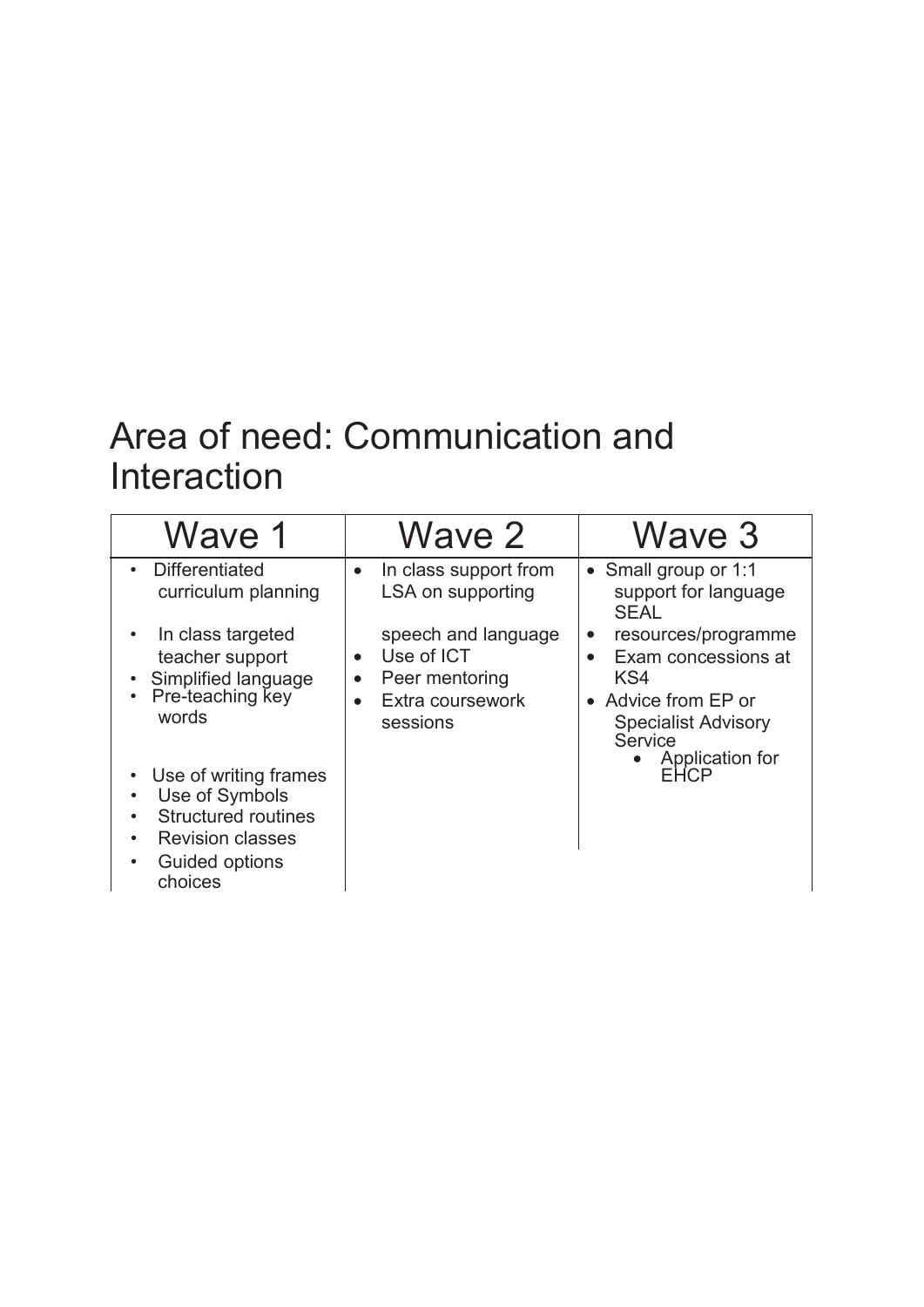## Area of need: Social Emotional and Mental Health

| Wave 1                        | Wave 2                                               | Wave 3                                                                                  |
|-------------------------------|------------------------------------------------------|-----------------------------------------------------------------------------------------|
| Whole school<br>$\bullet$     | Group circle time<br>$\bullet$                       | Small group or 1:1<br>$\bullet$                                                         |
| behaviour policy<br>$\bullet$ | In class support from                                | support for social skills                                                               |
| Whole<br>school<br>$\bullet$  | LSA targeted on                                      | Individual counselling<br>$\bullet$                                                     |
| rewards policy                | behaviour, access and<br>Individualised<br>$\bullet$ | House/Pastoral support<br>$\bullet$                                                     |
| Circle time<br>$\bullet$      | timetable at KS4                                     | Anger management<br>$\bullet$<br>Exam concessions at                                    |
| Lunchtime club<br>$\bullet$   |                                                      | KS4                                                                                     |
| Modelling<br>$\bullet$        |                                                      | • Advice from EP or                                                                     |
| positive                      |                                                      | <b>Specialist Advisory Service</b>                                                      |
| Stress card<br>$\bullet$      |                                                      | Time out sessions<br>PSP/Behaviour plans<br><b>CAMHS</b><br><b>Application for EHCP</b> |